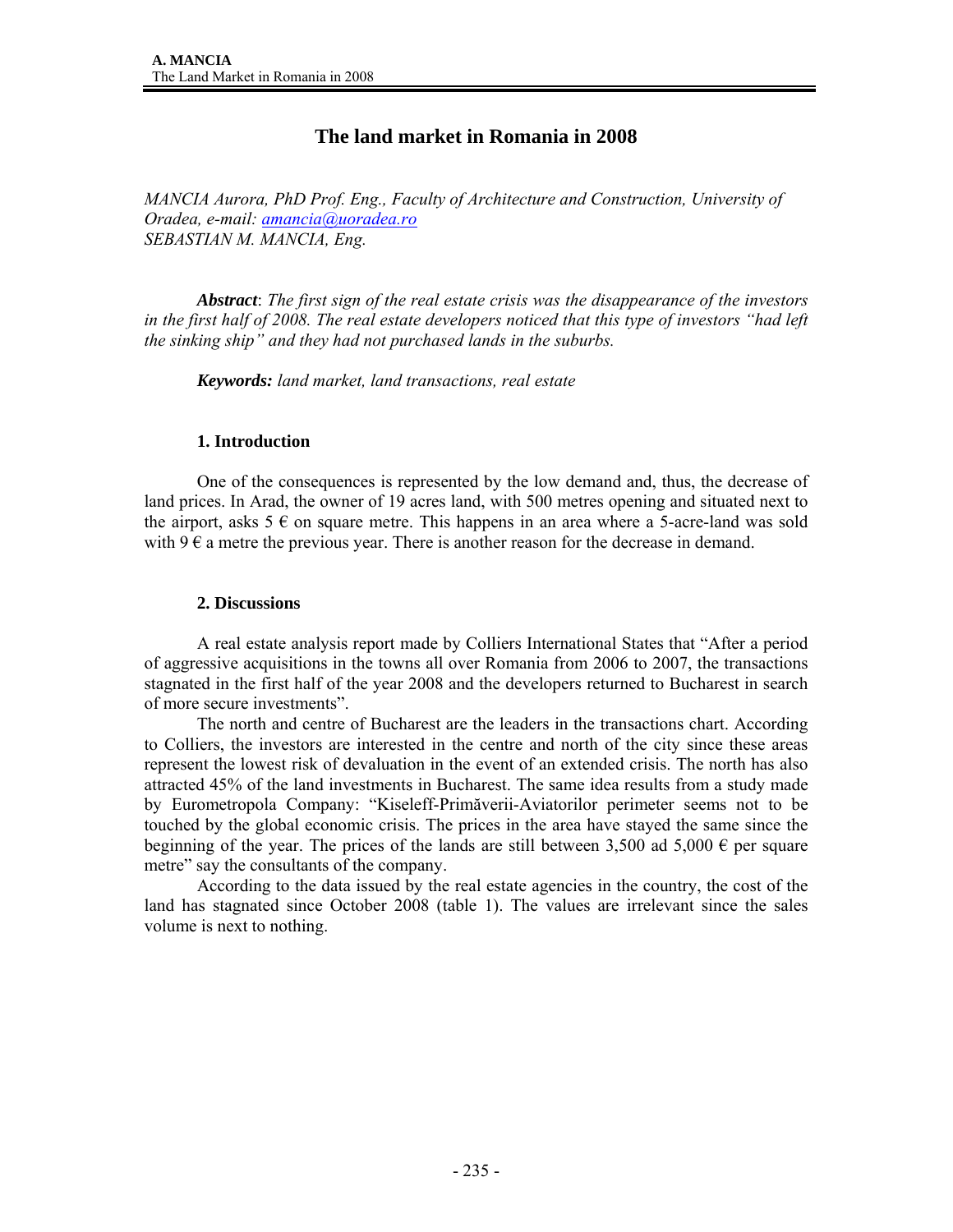|                        | Price of land / square metre |                         |                   |                                                          | Price of land / square metre              |                    |
|------------------------|------------------------------|-------------------------|-------------------|----------------------------------------------------------|-------------------------------------------|--------------------|
| <b>Town</b>            | (euro)                       |                         | <b>Town</b>       | (euro)                                                   |                                           |                    |
|                        | Withing the                  | <b>Outside the</b>      |                   |                                                          | Withing the                               | <b>Outside the</b> |
|                        | built-up area                | built-up area           |                   |                                                          | built-up area                             | built-up area      |
| $\mathbf{1}$           |                              |                         |                   | $\mathbf{1}$                                             |                                           | 3                  |
| Arad                   | $16-500 \rightarrow$         | $0,20-30$ $\rightarrow$ |                   | Galați                                                   | $150-800 \rightarrow 150-800 \rightarrow$ |                    |
| Bacău                  | $30-600 \rightarrow$         | $1 - 25$                |                   | Iași                                                     | $25-1200 \rightarrow 25-1200 \rightarrow$ |                    |
| Baia Mare              | $70-1000 \rightarrow$        | $10-400$                |                   | Oradea                                                   | $35-600 \rightarrow 35-600$               |                    |
| $\mathbf{1}$           | $\overline{2}$               | $\overline{\mathbf{3}}$ |                   |                                                          | $\overline{2}$                            | 3                  |
| Botoșani               | $11-385 \rightarrow$         | $5 - 50$                | $\rightarrow$     | Piatra Neamț                                             | $100 -$                                   | $\rightarrow$ 100- |
|                        |                              |                         |                   |                                                          | 1000                                      | 1000               |
| <b>Brasov</b>          | $30-800 \rightarrow 1-25$    |                         | $\rightarrow$     | Pitești                                                  | $250-800 \rightarrow 250-800 \rightarrow$ |                    |
| <b>Brăila</b>          | $30-500 \rightarrow$         | $3 - 60$                | $\rightarrow$     | Ploiești                                                 | $150 -$                                   | $\rightarrow$ 150- |
|                        |                              |                         |                   |                                                          | 1500                                      | 1500               |
| <b>Buzău</b>           | $25-600 \rightarrow$         | $3 - 20$                | $\rightarrow$     | Râmnicu Vâlcea $500-800 \rightarrow 500-800 \rightarrow$ |                                           |                    |
| Cluj Napoca            | $70-1800 \rightarrow$        | $2 - 80$                | $\rightarrow$     | Satu Mare                                                | $25-350 \rightarrow 25-350$               |                    |
| Constanța              | $80-2500 \rightarrow$        | $0,1-250$               | $\rightarrow$     | Sibiu                                                    | $200-800 \rightarrow 200-800 \rightarrow$ |                    |
| Craiova                | 400-<br>$\rightarrow$        | $3 - 35$                | $\rightarrow$     | Suceava                                                  | $300 -$                                   | $\rightarrow$ 300- |
|                        | 1000                         |                         |                   |                                                          | 2000                                      | 2000               |
| Drobeta Tr.<br>Severin | $100-800 \rightarrow$        | 20-50                   | $\rightarrow$     | Târgu Mureș                                              | $50-300 \rightarrow 50-300$               |                    |
| Focsani                | $50-500 \rightarrow 8-120$   |                         | $\longrightarrow$ | Timişoara                                                | $45-1000 \rightarrow 45-1000 \rightarrow$ |                    |

**Table 1. The price of land/ square meter, 2008** 

Note: The data presented are based on the information given by the local real estate agencies; the prices are relevant for the closest areas to the centre in towns inhabited by more than 100.000 people;  $\rightarrow$ stagnation.

 The land transactions were common during winter. A lot of clients, natural persons or juridical ones invested their annual savings into lands. The real estate crisis has changed things thoroughly. Nothing happens in the real estate business and this tendency is certainly caused by the crisis.

 One can hardly ever find lots suitable for constructions within the towns, except for some lands of 200-300 square metres with some constructions on them that can be demolished. Things have been changing outside towns.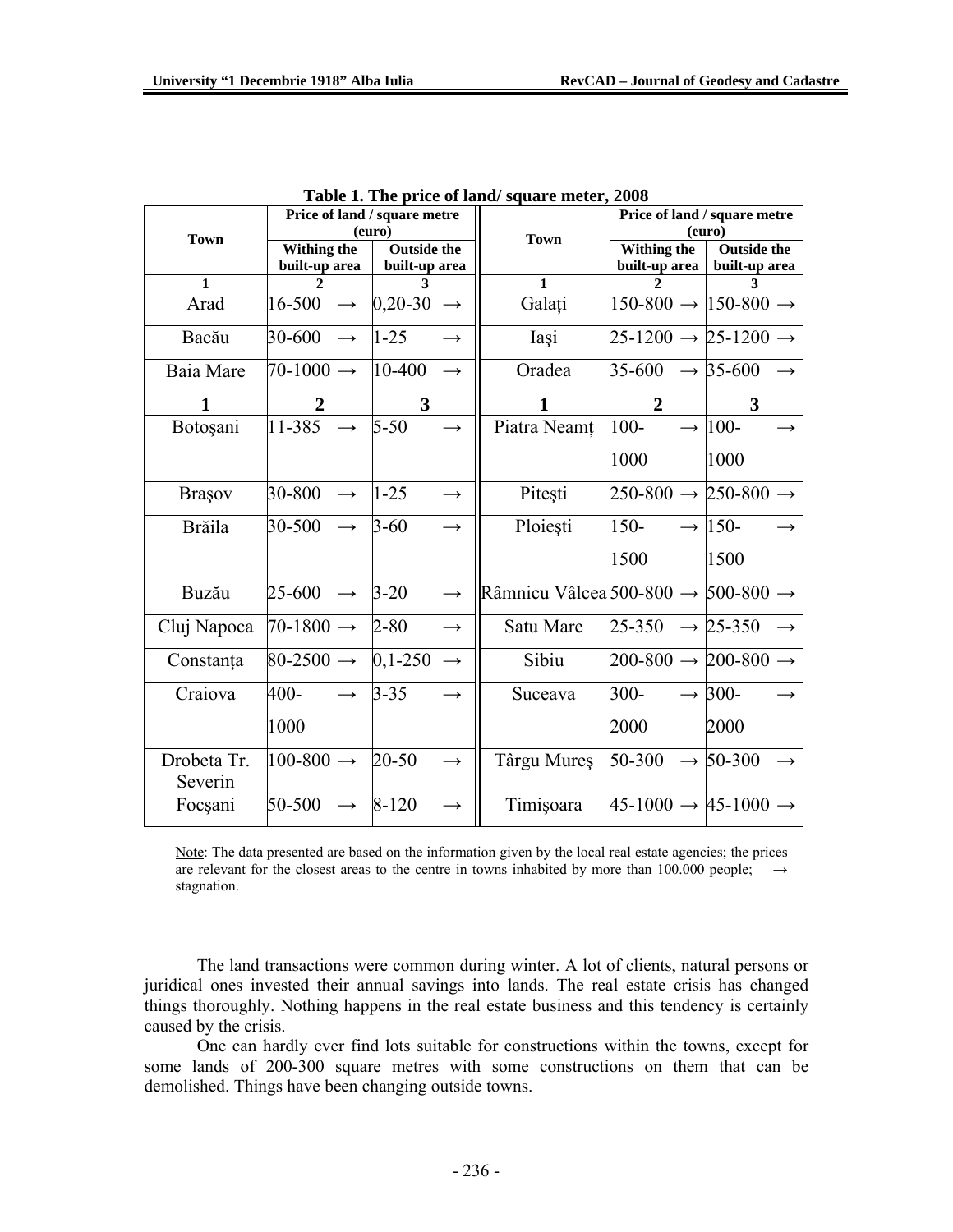In March, the Imotrust Company bought a strip of land in the right part of the road between Arad and Vladimirescu, divided into lots and created the infrastructure, laid asphalt on the access paths; they put it on sale in strips of 450-500 square metres. A square metre of land with utilities and asphalted streets in this area cost  $45 \text{ }\epsilon$ . On the other side of the road, the Town Hall designed a similar project. The strips were of 500-1.000 square metres and there was also infrastructure. One can find lots that cost  $30 \in \text{per}$  square metre.

 Most of the owners persist in not selling because they "are still waiting for the market to recover". The situation will not change for a year until the credits are unlocked. Only in September – October next year the market will show signs of recovery. The prices should reach the level they did in 2005-2006. Even if the owners currently persist in keeping the price, refusing to sell, they will have to accept the trend of diminishing prices eventually. This thing can already be noticed at a certain level. Thus, some of those who have invested in lands are facing a cash crisis and need to sell.

### **3. Conclusions**

The banks do not give credits to the population for land purchasing in order to build houses, and the amount of cash in the market is very small. The market will unlock in the land sector in the summer at the same time with a relaxation of credit regulations at national level and with the promotion of new projects with an industrial and logistic character that would include both small businesses and new inhabited areas. The diminishing prices will reach about 35-40%.

 A new generation of real estate agents will appear on the market from February-March next year. They will have their own capital and will aim at buying ensembles that have already been started building and whose developers are incapable to pay. The prices of these projects will be even lower than those invested up to that moment. Under the influence of the cash crisis, the developers who do not have their own capital will have to sell.

# **BIBLIOGRAPHY**

- *1. Hortia S. Aprecierea economică a terenurilor agricole, Ed. Agrosilvică, Bucureşti, 1966.*
- *2. Miclea M. Cadastrele şi cartea funciară, Ed. All, Bucureşti, 1993.*
- *3. Mihăilă M., Corcodel G., Chirolov L. Cadastru general şi publicitate imobiliară, Ed. Ceres, Bucureşti, 1995.*
- *4. Stan S. Principii generale ale evaluării, Buletin informativ ANEVAR nr. 4, 1999.*
- *5. Teaci D., Burt M. Asupra metodei de apreciere economică a terenurilor agricole, Analele Secţiei Pedologice, 1966.*
- *6. \*\*\* Anuarul Statistic al României, 1990-2006.*